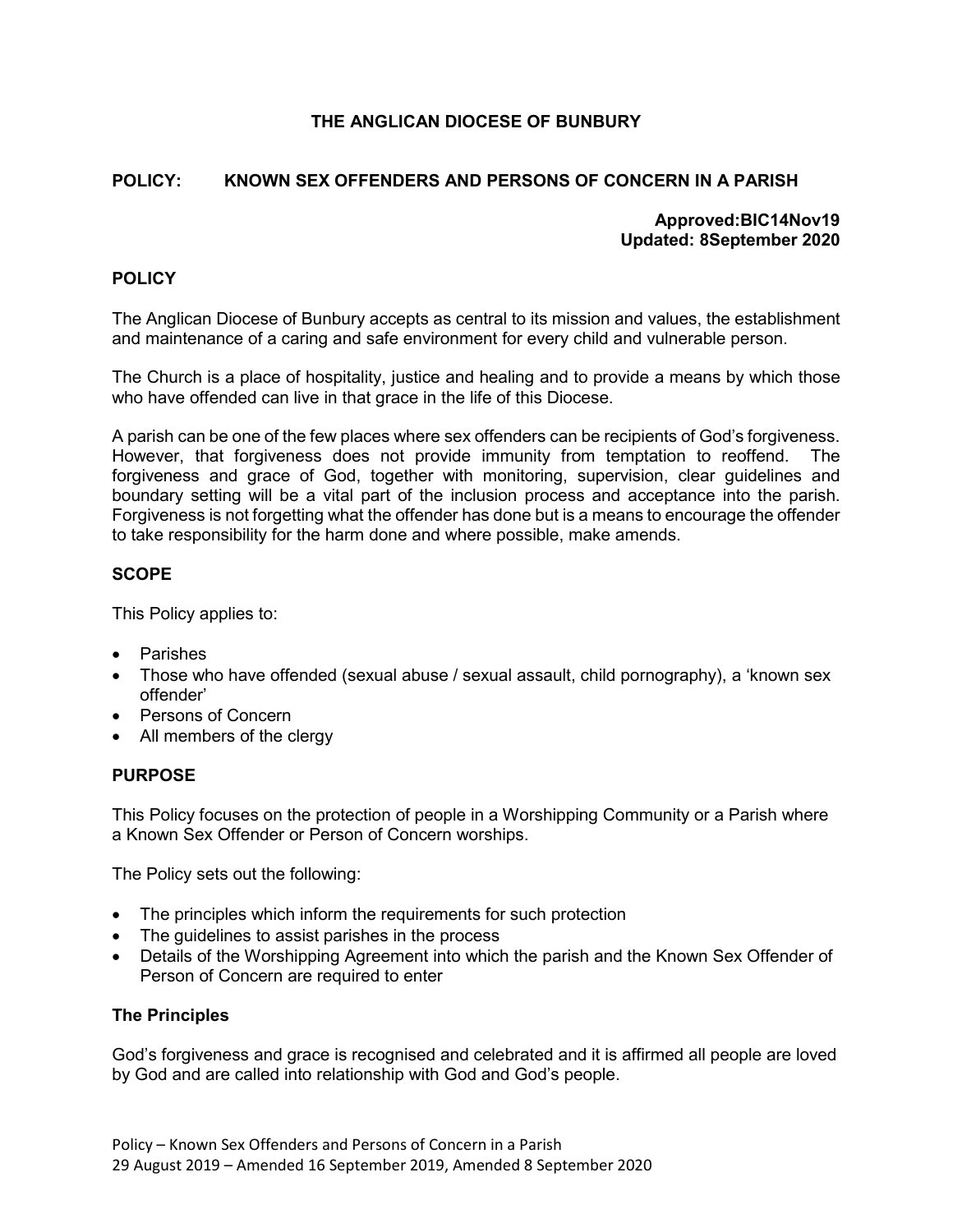One of the important tasks given by God is to care for and protect the powerless and vulnerable in our society.

Those who are abused by another person's sinful or criminal behavior must remain in the centre of all our thinking and actions.

The Anglican Diocese of Bunbury has a primary responsibility to provide an environment where children, the vulnerable, members of the Parish and visitors are safe and protected from harm. Our protection for children and vulnerable individuals remains our paramount concern and commitment. We also remain constantly diligent in providing a safe sanctuary and support for perpetrators and those who have offended.

### **THE PARISH**

Prior to the inclusion of the known sex offender or person of concern, it must be determined the necessary preparations have been made and procedures and guidelines are in place to ensure no person is at risk of abuse.

The Director of Professional Standards will facilitate the following:

- Completion of a risk assessment, by examining all aspects of risk management and mitigation associated with a known sex offender or person of concern in the parish. This risk assessment may be done with the assistance of a Psychologist.
- The Selection of a support and monitoring group to ensure the know sex offender is protected from those who may oppose them attending; compliant with the restrictions outlined in the worshipping agreement; and compliant with the parole and reporting conditions while attending both parish or church activities.
- The support and monitoring group should be aware of inconsistent behaviours such as those arising from mental health issues and the taking of medication; respond appropriately if the known sex offender indicates a desire to reoffend; and advise the priest if the worshipping agreement is breached or they are concerned about the actions of the known sex offender or person of concern.

#### **NOTE**

If the worshipping agreement is breached or a child or vulnerable person is considered to be at risk, the parish priest must notify the Director of Professional Standards immediately and the Diocesan Office, through the Diocesan Safe Ministry Authority (DSMA) Chairperson.

If sexual abuse or sexual assault has occurred, the police must be advised immediately.

### **WORSHIPPING AGREEMENTS**

In parishes where a known sex offender or person of concern worships, their attendance will be monitored and subject to certain conditions. If the Director of Professional Standards identifies the known sex offender is a high risk to children or vulnerable people, they cannot attend a parish in the diocese and home communion may be offered only if it is safe for the priest to do so in such circumstances.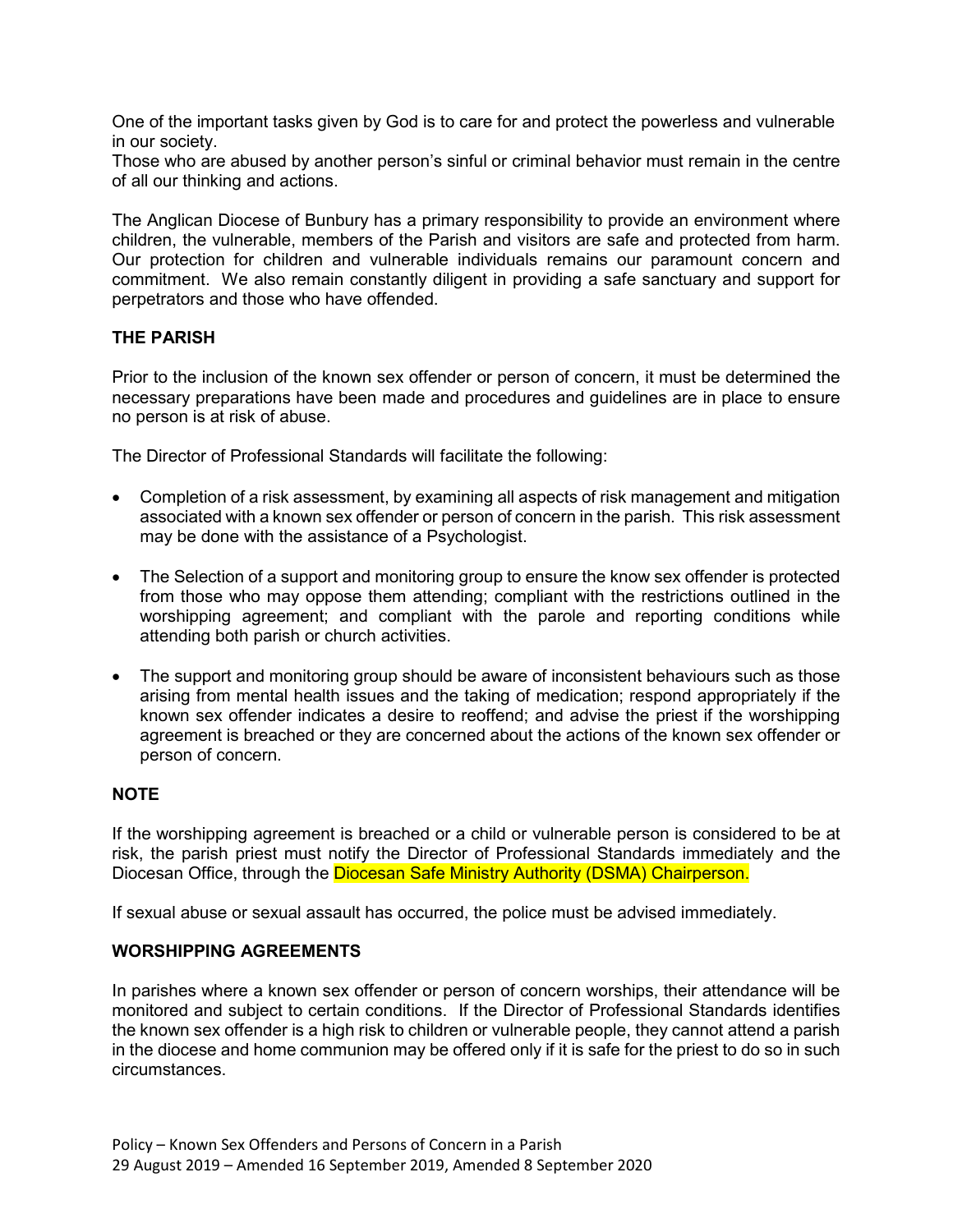A worshipping agreement (see Attached Appendix 1) is prepared by the Director of Professional Standards and is signed by the known sex offender or person of concern, the parish priest, the wardens, the support and monitoring people and the Director of Professional Standards. This must be finalised prior to the known sex offender or person of concern attending the parish.

A copy of the worshipping agreement is provided to the Diocesan Office, through the Diocesan Safe Ministry Authority Chairperson for reference. The DSMA Chairperson is responsible for ensuring a record of such agreements is kept.

This worshipping agreement is made primarily to reduce and minimize the risk to children and vulnerable persons. It is critical that key people in the parish and community are aware of the risk and enable and facilitate a safe church environment for all concerned.

The worshipping agreement also aims to create a safe environment for the person who presents the risk, providing them with protection from false allegations and minimizes the risk of reoffending. It provides support and enables the individual to receive appropriate ministry within explicit bounds of confidentiality.

Each worshipping agreement will be specific to the individual concerned with requirements for constant, direct and personal supervision. The worshipping agreement is not designed to offend but to protect everyone who attends the parish. The conditions may include:

- Compliance with all police reporting and parole conditions
- No capacity to be alone with children or young people
- No leadership role in parish activities including 'leading bible study', reading, welcoming, counting, sanctuary worship etc.
- No participation in any groups where there are children (persons under the age of 18)
- Attending services where children and vulnerable people do not attend
- Not participating in activities in which offending behavior occurred (e.g., a choir)
- Not providing transport to a child
- Not attending children's camps
- Not taking photographs or bringing a camera onto parish property or other photographic equipment where the know sex offender or person of concern has a history of pornography offences
- If the known sex offender or person of concern is a member of clergy, the wearing of clerical adornments may be restricted.

If a known sex offender or person of concern refuses to participate in a Safety Plan and sign a worshipping agreement, they cannot attend worship in the Diocese.

If, after having signed the worshipping agreement, a known sex offender breaches the agreement or demonstrates behavior considered high risk, they can no longer attend a parish within the diocese. The diocese will be advised by the parish if this occurs and by the Director of Professional Standards.

The worshipping community will:

- Prioritise the safety of children and vulnerable persons, including Church Safe training for all in leadership roles or as required by the Diocese
- Focus on redemption, forgiveness and healing

Policy – Known Sex Offenders and Persons of Concern in a Parish 29 August 2019 – Amended 16 September 2019, Amended 8 September 2020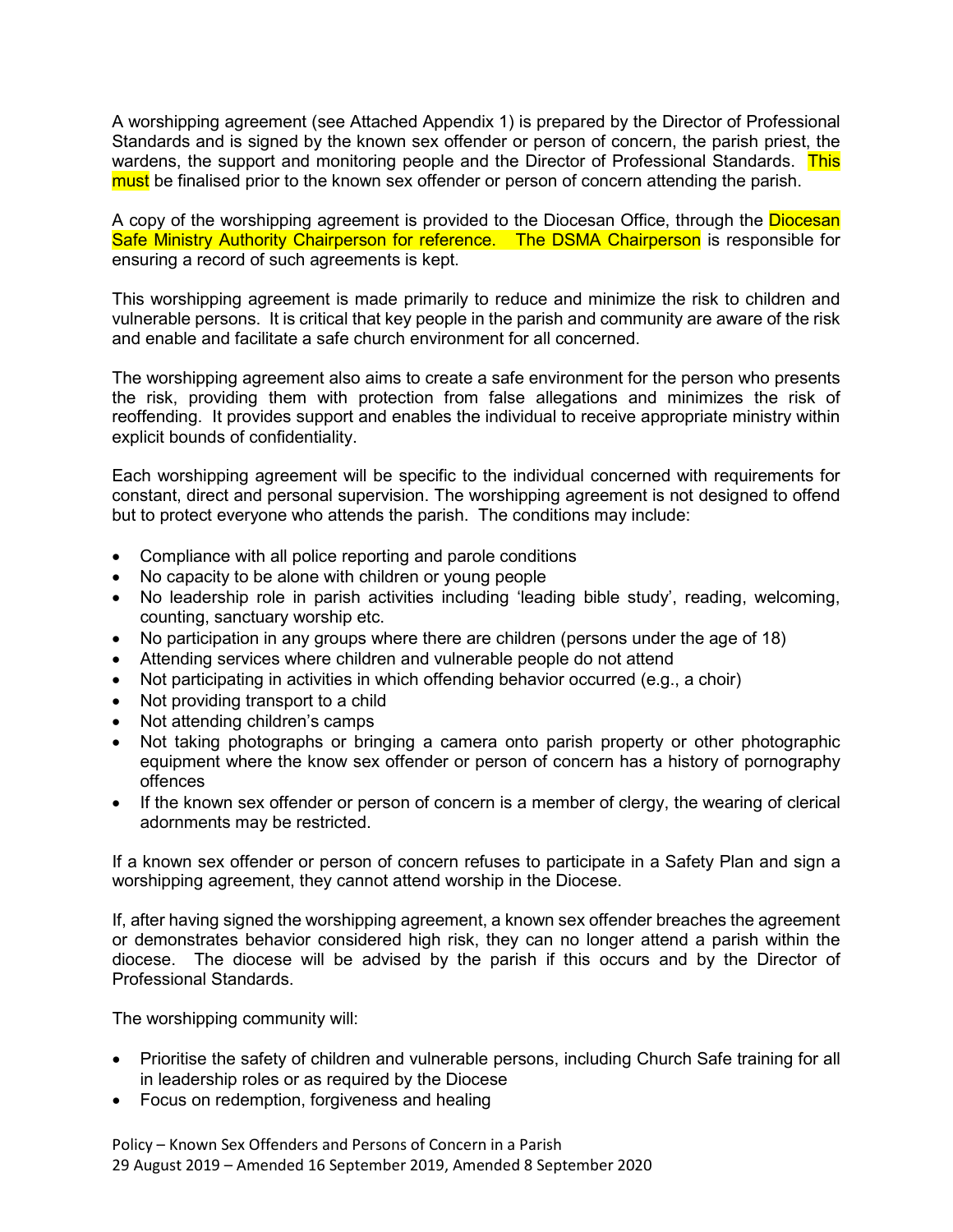- Offer the known sex offender or person of concern and their families, pastoral care, spiritual encouragement and guidance
- Provide everyone the opportunity to share in fellowship and worship
- Support the known sex offender or person of concern by addressing the behavior of anyone within the worshipping community who acts adversely towards them.

### **During a Parish Interregnum**

Over time, there will be changes in leadership among the Laity and with Clergy. The Diocesan Office through the **DSMA Chairperson** together with the Director of Professional Standards will maintain and ensure new leaders in the parish are kept advised of any worshiping agreements. This will ensure monitoring and support will be maintained over time.

## **KNOWN SEX OFFENDERS OR PERSONS OF CONCERN**

This policy is concerned with the protection of all who worship in the Diocese of Bunbury.

It does not contemplate 'restoration' to any previous position, role or function held by the known sex offender or person of concern.

The conditions in the worshipping agreement will be consistent with legislative requirements and any parole conditions placed on the known sex offender. Where there is any conflict, the legislation and parole conditions will take precedence.

Supervised participation in certain activities or ministries other than attendance at worship will require the known sex offender or person of concern to:

- Acknowledge and accept full responsibility for offences
- Demonstrate remorse for the harm caused
- Co-operate fully with implementing this policy
- Ensure the worshipping agreement is signed and adhered to comprehensively
- Is accountable for their obligations under the worshipping agreement.

#### **KNOWN SEX OFFENDERS WHO ARE CHILDREN**

Any person under the age of 18 years who is a known sex offender is within the scope of this policy. Where possible, the parents or legal guardian will be involved in this process and be part of the Support and Monitoring network.

### **EXPLANATORY NOTE**

**Leadership role**. People in apparent or actual leadership roles in the Diocese when seen by members of our community or the wider community, may be perceived as persons of trust. For those who may wish to harm children or other vulnerable members of the Parish, this perception provides an opportunity for unhealthy and manipulative relationships to be established.

#### **For the purpose of this Policy, Leadership Role has the following meaning:**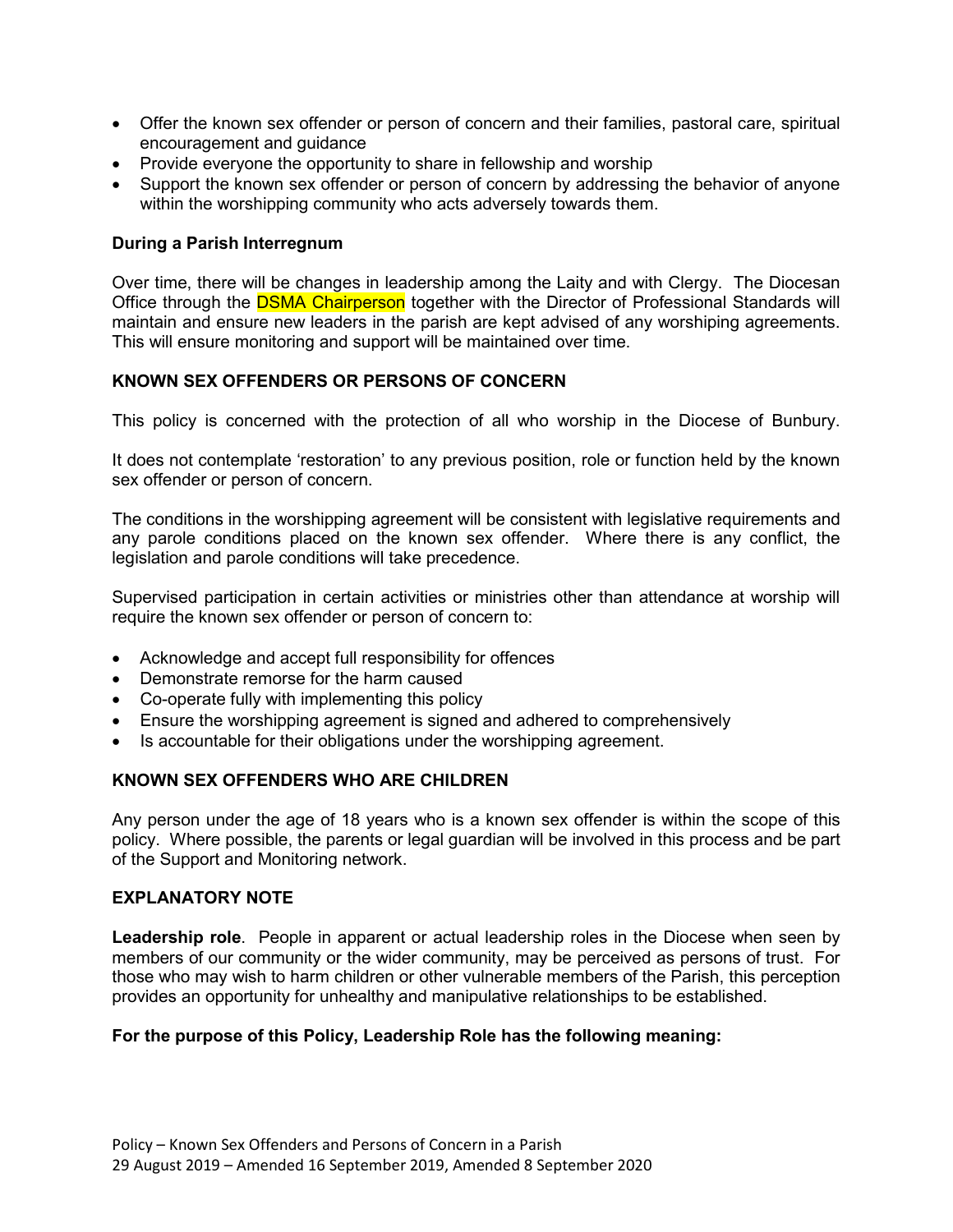A person in a leadership role includes a person holding any position or performing any function with the actual or apparent authority of the Diocese of Bunbury. This includes without limitation any of the following positions:

**Wardens** Parish Councillors including Secretary and Treasurer Synod representatives Licensed Lay Ministers Worship reader or leader Bible study leader Musical director or leader of a choir Sunday school teacher Youth leader or worker Leader of a ministry team, a supervisor Liturgical assistant Organizer of refreshments or catering Co-ordinator of volunteers Counting money at church, collecting money during services

And any other role that is from time to time included in the Diocesan lists.

# **Defined Terms**

**Child**: is a person under the age of 18 years

**Vulnerable person**: is a person unable to protect themselves from harm or threat due to intellectual, physical or emotional impairment or age, gender, sexuality, race, language, or other circumstances in life.

**Known sex offender**: is a person who has pleaded guilty to, has been convicted of, or has admitted to having committed a sexual criminal offence

## **Person of Concern**

- A person who is currently charged with a sexual criminal offence; or
- A member of the clergy or a church worker against whom allegations of sexual misconduct are currently being dealt with under church disciplinary procedures; or
- A person who is receiving, or has received, treatment for disordered sexual behavior; or
- A person who is considered by the Director of Professional Standards to be a risk to the safety of children and or vulnerable adults because of an adverse risk assessment relating to sexual misconduct or because the person has been disciplined by another organization for sexual misconduct;
- A person who habitually touches people in the parish in a way that is considered inappropriate or offensive.

## **Support Person**

• A person who has undertaken the Safe Church checks: police clearance, Safe Church training, completed a Safe Ministry form for Volunteers over 18 years of age, if not already involved in Safe Ministry to Children authorised work. Provides support through a Support and Monitoring Group in the parish.

## **NOTE**

The parish should exercise care in the identification of Persons of Concern. It is essential accurate information in obtained regarding the identity of the person and the offences they have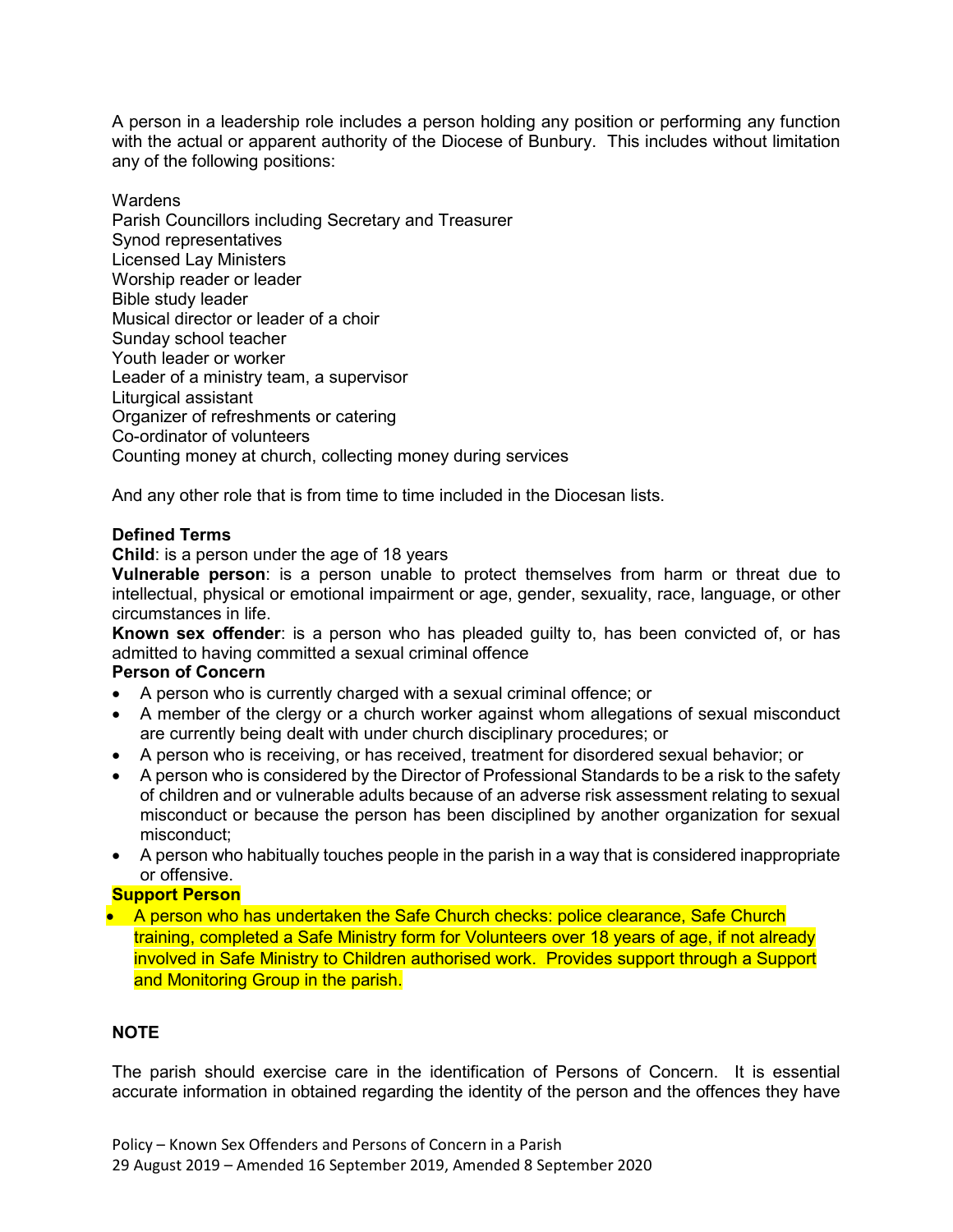committed. This is to ensure the identification of the person is not based on rumour or innuendo. In the case of a member of the clergy or a church worker who has been disciplined for, or who is alleged to have committed sexual misconduct, advice from the Director of Professional Standards should be sought.

# **INSURANCE DIRECTIVE**

Should a known sex offender re-offend in a parish there is no insurance cover. Any such person who has committed a sexual offence MUST have a worshipping agreement in place with adequate supervision at all times.

If this process is not followed there is potential for significant costs to be incurred for which the Diocese of Bunbury has made no provision.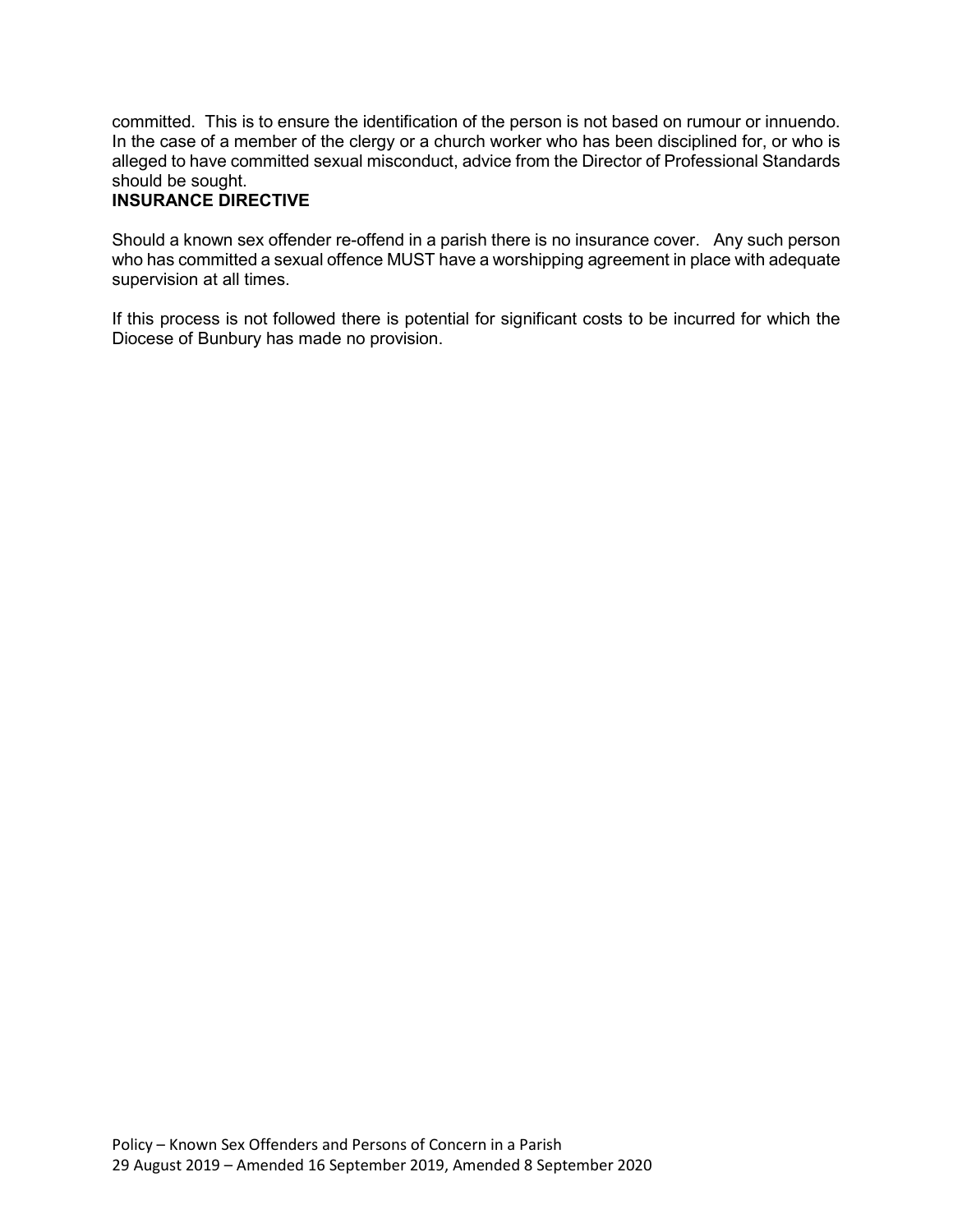## **Sample Worshipping Agreement**

### **ANGLICAN DIOCESE OF BUNBURY**

### **Worshipping Agreement**

**Between** 

And

**The Parish of \_\_\_\_\_\_\_\_\_\_\_\_\_\_\_\_\_\_\_\_\_\_\_\_\_\_\_\_\_\_\_\_\_\_\_\_\_\_\_\_\_\_\_\_\_\_\_\_\_\_\_\_\_\_\_\_\_\_\_\_\_\_**

The Parish of ………………………………….recognises and celebrates God's grace and affirms that all people are loved by God.

We are committed to providing those who attend a true sanctuary for worship, education, fellowship and service.

We are also committed in providing a safe worshipping environment, and will at all times, ensure the children and vulnerable people of our Parish can attend without concern for their safety.

This Worshipping Agreement is made primarily to reduce and minimize the risk to children and vulnerable people and is a requirement under the Policy: 'Known Sex Offenders and Persons of Concern'.

The Worshipping Agreement also aims to create a safe environment for the person who has offended providing them with protection from allegations and minimizes the risk of re-offending. It provides them with support and enables them to receive the appropriate ministry within explicit bounds of confidentiality.

Each Worshipping Agreement will be specific to the person concerned with requirements for constant, direct and personal supervision. The Worshipping Agreement is not designed to offend but to protect everyone who attends the parish.

See the Anglican Diocese of Bunbury Safe Church page on the Website for an example of a draft Worshipping Agreement.

The Anglican Diocese of Bunbury works with the Anglican Province of Western Australia in the provision of Safe Church culture, services, standards and the engagement of the Director of Professional Standards in line with the Diocese of Bunbury's Professional Standards Statute.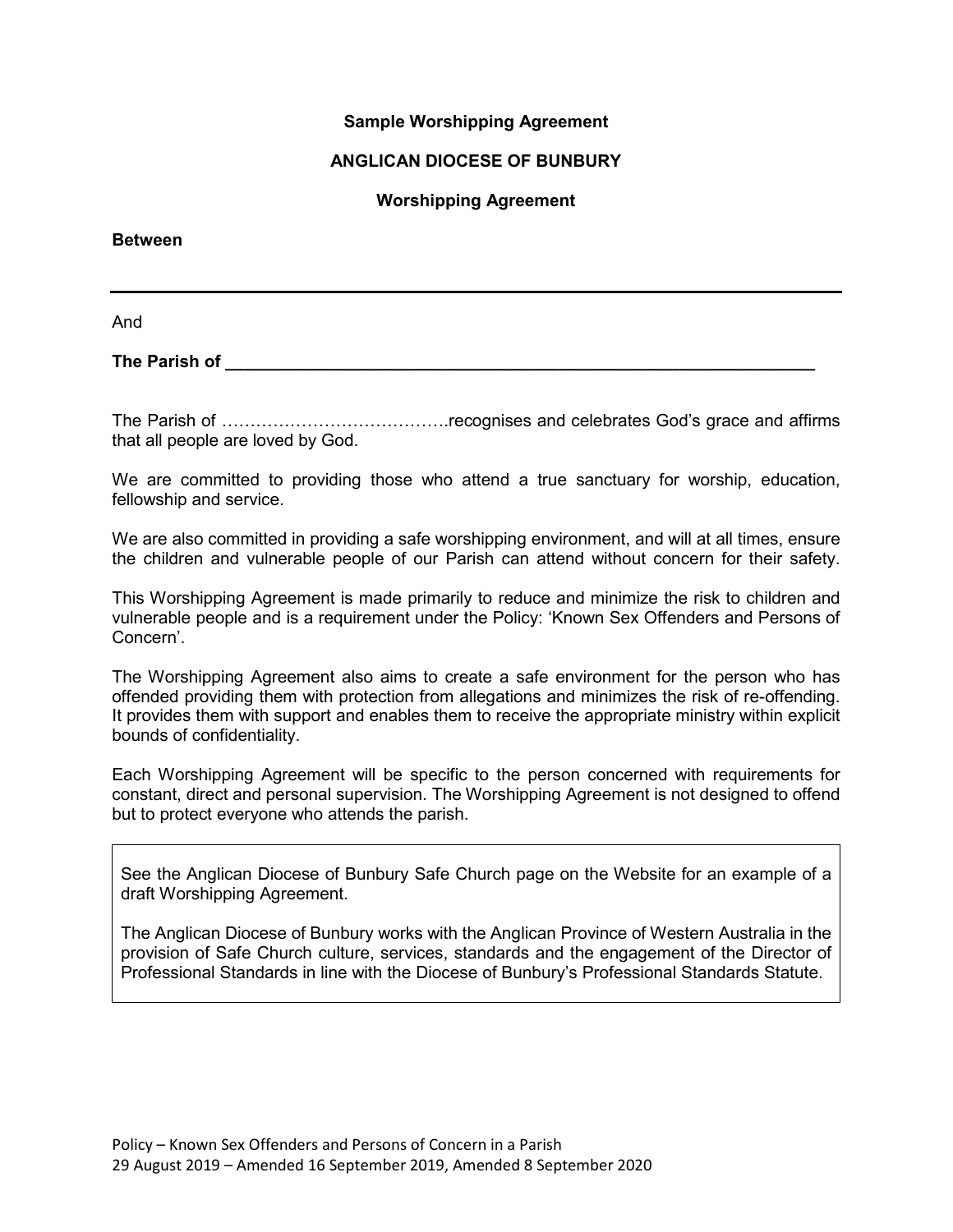## Undertaking and Commitment of **Windertaking** and  $\blacksquare$

**Statement:** I was convicted of: Year: Sentence:

I have met with the Director of Professional Standards who has explained to me the process required to enable me to participate in worship and fellowship. I understand that reference to a child in this Agreement refers to any person under 18 years of age.

As part of my commitment to the Parish of ………………………………….., I will:

- 1. Never be alone with a child
- 2. Never be alone with a vulnerable person
- 3. Undertake a risk assessment as required
- 4. Provide documented evidence of my offending
- 5. Comply with all parole and reporting requirements to WA Police
- 6. Abide by Section 557K (6) of the Criminal Code (WA), that states: *A child sex offender who, without reasonable excuse, in or near a place that is –*
	- *a) A school, kindergarten or child care centre; or*
	- *b) A public place where children are regularly present, and where children are at the time is guilty of an offence and is liable to imprisonment for 2 years and a fine of \$24,000.*
- 7. Not consort with other convicted sex offenders. If a person in the Parish is known to me as a convicted sex offender, I will notify the Director of Professional Standards and the Parish Priest. I understand there will be a requirement to attend an alternate place of worship
- 8. Remain in the presence of ………….(Support and Monitoring Group), Wardens, or a group of adults while attending church events
- 9. Not engage in any physical behavior that may be deemed inappropriate or offensive to others (touching, kissing, hugging)
- 10. Not extend hospitality to families, grandparents with children
- 11. Not accept hospitality from families, grandparents with children
- 12. Not discuss my offending history with anyone at the parish until such time that I seek the guidance and direction from the parish priest of Director of Professional Standards
- 13. In accordance with the Government of Western Australia *Working with Children (Criminal Record Checking),* I understand I am ineligible to apply for a WWCC. As a consequence I understand I cannot participate in any activity where there are children.

I will respect the leadership and follow reasonable direction given by the parish priest, support and monitoring group and wardens and others in leadership who will:

- Offer me ongoing Pastoral Care, spiritual encouragement and guidance
- Provide me with the opportunity to share in fellowship and worship
- Support me by addressing anyone within the worshipping community who may act adversely towards me or my family.

I understand this Agreement will be reviewed on a regular basis. However, if my situation changes I will advise the Director of Professional Standards so that any necessary amendments to this Agreement can be made. I understand the Director of Professional Standard will discuss these amendments with the Priest, Support and Monitoring Group and Wardens.